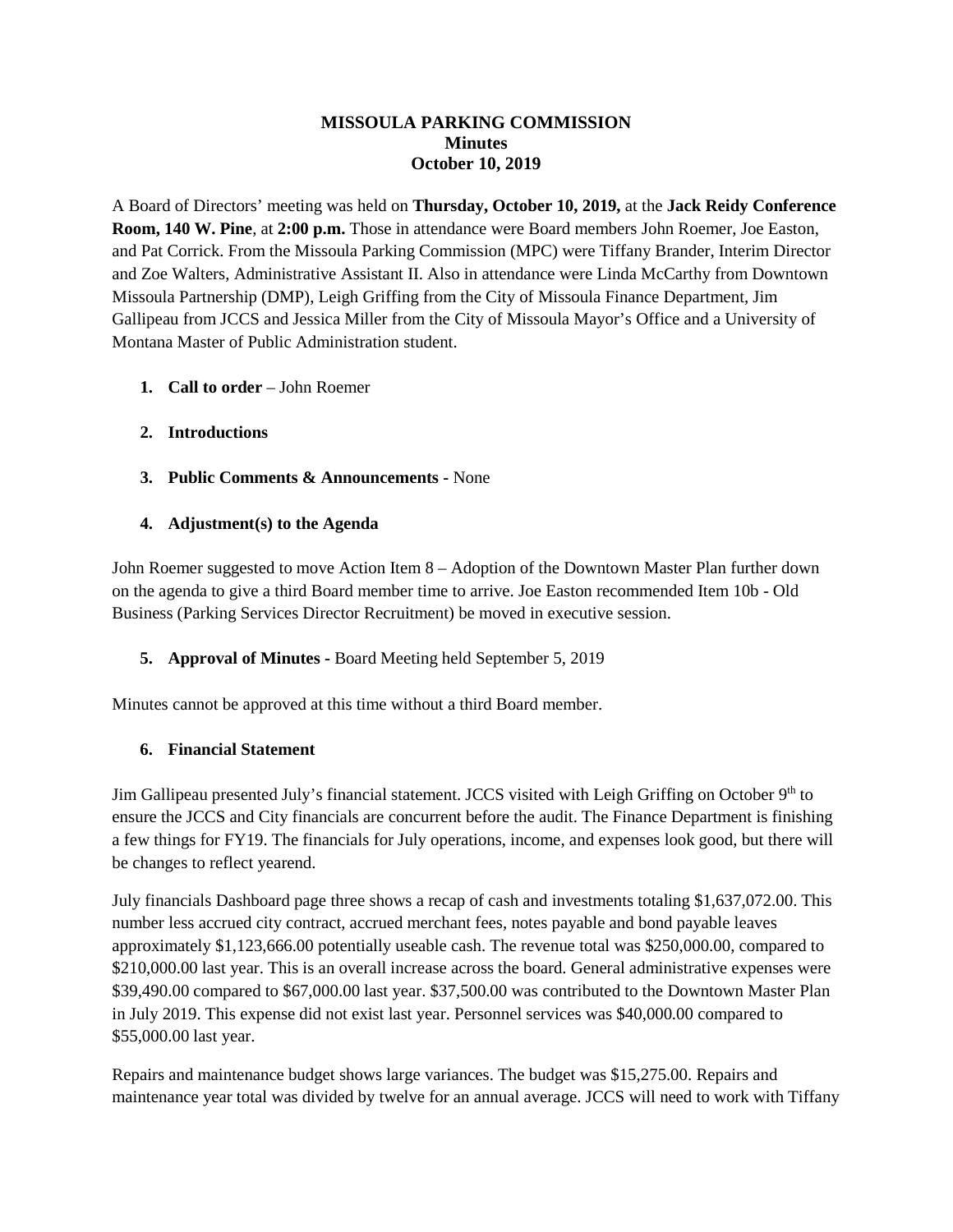Brander to plan the budget time line for repair and maintenance projects. John Roemer clarified that the budget estimates repairs and maintenance for one year. There are different times of the year when specific projects are expected to be performed. Repairs and maintenance was \$107,000.00, compared to \$84,000.00 last year.

Net income for the month was \$58,709.00 compared to \$41,936.00 last year. Lease parking revenue varies because of billing dates. Meter revenue changes slightly, but generally increases. Ticket revenue is steady, but typically increases. Personnel expenses decreased this month because of payroll accrual into June.

Joe Easton asked Tiffany Brander if she has an opinion on how and why meter revenue increased. Tiffany answered that it is typical that we see an increase during summer because of tourists and general increased population Downtown.

Linda McCarthy added that 37 new businesses opened Downtown this year, as well as ROAM.

Linda asked if MPC has been billed for the full \$75,000.00 allocation to the Master Plan. Tiffany answered yes.

### **7. Communications and Presentations**

## **a. City Finance Department year-end review, reserve policy, and bond coverage discussions (Leigh Griffing, City of Missoula Finance Director)**

Leigh Griffing presented information on year-end review, bond coverage, future indebtedness, and policies. Leigh stated that 2019 financials look good. MPC has increased revenue and held the majority of expenses steady. Leigh lists a higher cash number compared to Jim most likely due to yearend adjustments. When reviewing the audit reports Leigh noticed the financial statements were not consistently calculating the bond coverage number. In 2018, the Missoula Redevelopment Agency TIF pledge of \$266,851.00 was previously subtracted. The large revenue bond needs to have coverage for approximately 125%. MPC meets this coverage. Leigh stated that is difficult to look at the current financials and give the Board an overview of future indebtedness and debt capacity for MPC. Leigh met with Baker Tilly - financial municipal advisors used for the majority of the City's debt issues. Baker Tilly has worked with MPC for the 2010 large revenue bond and refund, as well as subsequent capital equipment lease financing. Leigh would like to utilize Baker Tilly to help create a better picture for the Board to understand information on MPC's bonding capacity. When the audited financials are completed they will be sent to Baker Tilly. The City will work with Baker Tilly to present potential scenarios to the Board. This will likely be during the December Board meeting.

The early draft of the operating income for 2019 is over \$600,000.00. While reviewing the bond conveyance, Leigh found there is a requirement to uphold a reserve. She thinks Finance, JCCS, or audit firms may not have noticed this because MPC always has cash on hand and revenues continue to grow each year. The bond covenants requires MPC to set aside 10% of the prior year's operating expenses in a reserve. A quick calculation of last year gives MPC \$192,000.00 with the administrative fee removed. The administrative fee is removed because it is assumed that if the City needed to use the operating reserve MPC would not pay the City administrative fee. For FY19 financials Leigh will work with JCCS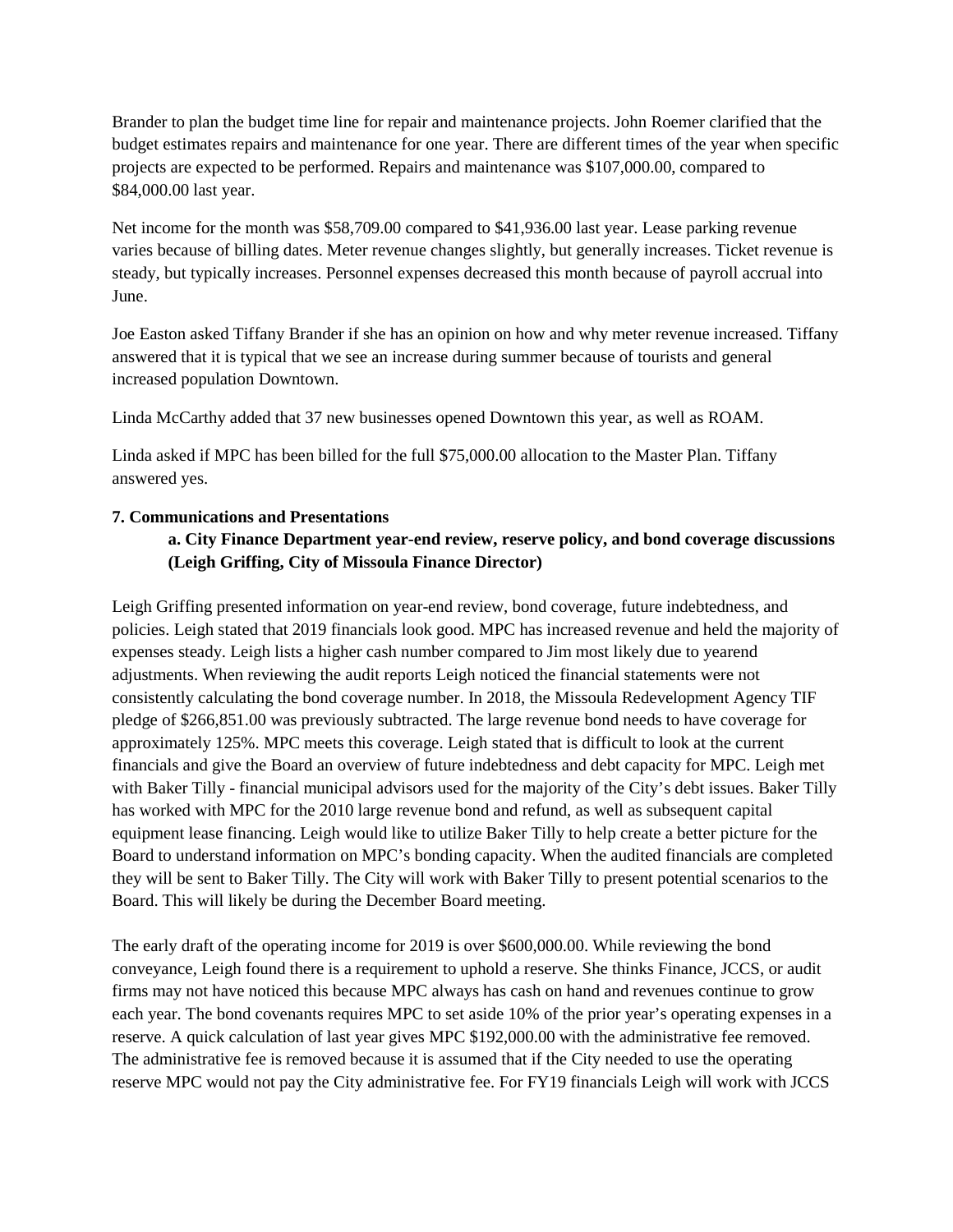balance sheets. The restricted cash amount of \$192,000.00 will be reserved. This is not an expense in FY19 financials. It is an allocation of cash from uncommitted to reserved.

Joe Easton asked if MPC needs to backfill any operating expenses from prior years that have not been reserved.

Leigh answered no, the amount just needs to stand at the level of 10%. The assumption is this level will increase each year. This is not an annual reserve.

Jim Gallipeau asked if these numbers should be added or subtracted out of the cash investments showing in restricted assets. Leigh answered it will show up as restricted when FY19 financials are complete. Jim explained that they would subtract \$192,000.00 from the available cash amount of \$1,123,666.00.

Leigh would like the Board to consider a maintenance reserve. This is an industry standard and is similar to an operating reserve. The primary difference is the operating reserve is being restricted by the bond document. The way the bond is written, MPC has to have an operating reserve. The amount can only be spent under certain criteria. The maintenance reserve is something the Board could consider. If an unexpected maintenance repair presented itself the reserve could be used. A general industry calculation for a maintenance reserve runs about \$150.00 to \$250.00 per space per structure depending on the age of the structure. Tiffany and Leigh previously calculated an amount based the ages of each structure and the number of spaces. The general calculation was \$200.00 for newer spaces and \$250.00 on older spaces. This is a calculation for the Board to consider.

John Roemer recalled that the Board came up with a number years ago and it was a higher number, closer to \$400.00. Tiffany offered to review meeting minutes to possibly find a previous amount discussed. John stated that it is important to have something in the maintenance reserve.

Leigh explained the reserve factors in rated debt. The maintenance reserve could be implemented over a period of time. If the Board would like to act on this it could quickly be incorporated into present day financials.

Jim stated this amount could be added as a line item on the balance sheet. Leigh explained that there are different ways to build the maintenance reserve. The amount could be fully committed at the end of a particular fiscal period or it could be budgeted for long-term. This would be a great way to fund a capital reserve for a large future project. For the operating reserve MPC will commit the cash amount at the end of FY19.

Linda McCarthy asked if MPC wants to be at 125% total coverage before issuing another bond. Leigh answered no that is the bond covenant requirement to not fall below. If MPC falls below that, the bond covenant requires action on part of MPC. The first line of defense is to increase rates. MPC has to maintain the ability to increase rates as needed.

Linda asked if there is a percent MPC is looking at when considering the next major investment. Leigh answered that it depends on the size of the next major investment.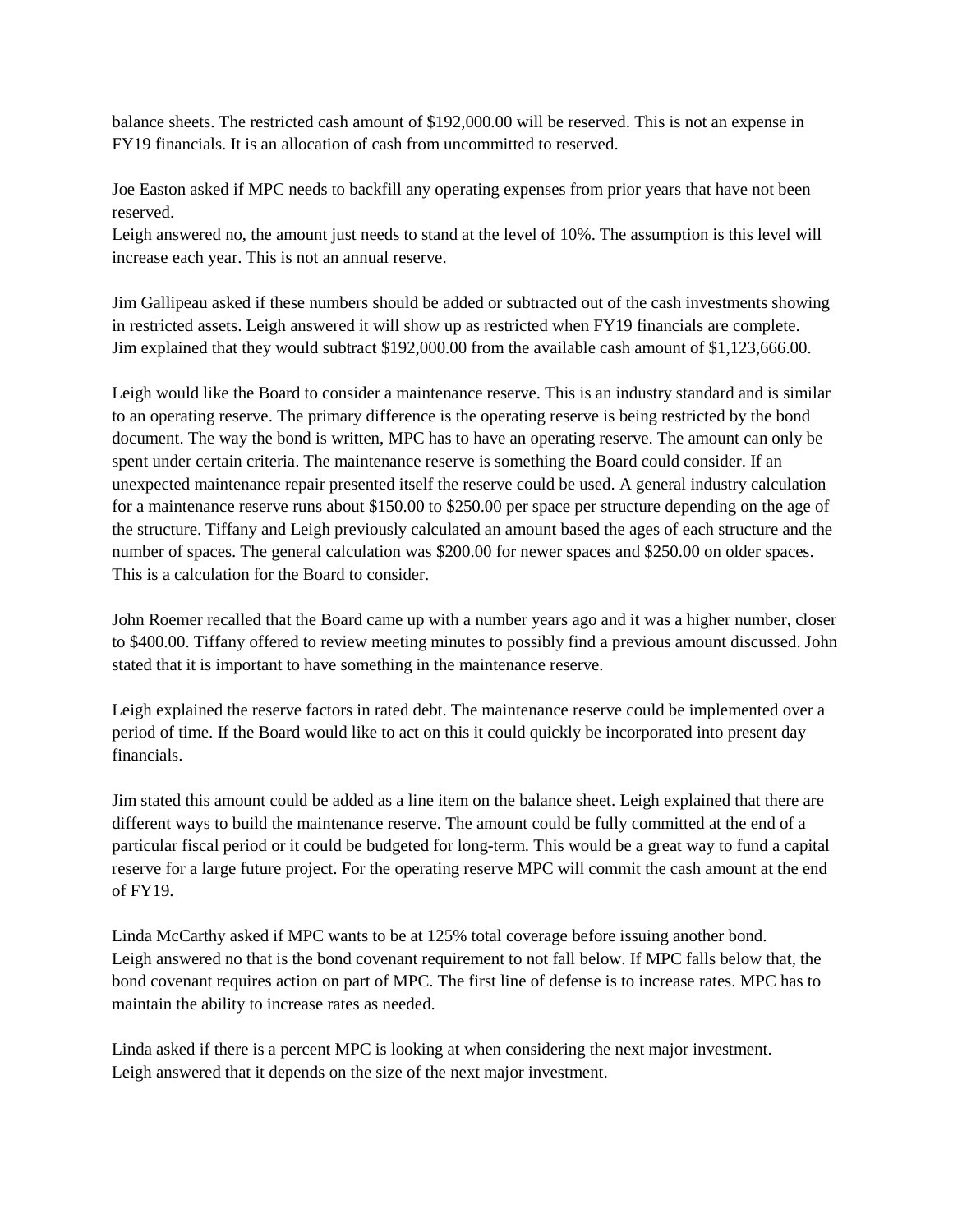Joe recalled a few months ago during a Downtown Master Plan meeting Kimley Horn informed MPC that they did not have bonding capacity. Joe calculated the information presented by Jim and Leigh today for an estimated number of \$11,949,000.00 project budget. If a budget of \$30,000.00 per parking space is used, this would about 405 spaces. Joe questioned why Kimley Horn does not think we have bonding capacity.

Leigh responded that this is exactly how the financials and estimates are calculated. She is not sure of Kimley Horn's thought process. Revenue from the new facility needs to be taken into consideration.

Joe explained that the bonding information and plans were removed from the Downtown Master Plan because of negative connotation. He stated that it is still a priority for MPC to look into the next project. With this information it is possible, but we do not have a location for 400 new parking spaces.

Leigh added that a municipal advisor could write a letter based on financial review that the City has the ability to bond for a certain amount. Joe sees that we have capacity. Joe thanked Leigh for providing a different perspective on MPC's financial condition. This is part of implementing our strategic plan.

# **b. Greetings from Missoula Mural Project funding request in the amount of \$5,000.00. (Linda McCarthy, Missoula Downtown Partnership)**

Linda explained the Greetings Tour is a cross-country mural project creating landmarks through public art. Artists Victor Ving and Lisa Beggs are interested in adding Missoula as a location in summer 2020. They have completed 41 murals across the country. The local community decides what images are part of the mural and who the partners are in completing the design. First Montana Bank located at 201 N Higgins has offered their north alley wall immediately adjacent to the alley entrance of the Central Park garage as the canvas. DMP has been communicating with Destination Missoula, Arts Missoula Organization, and City leadership to discuss Missoula's capacity to complete a project like this. The mural quote is \$21,500.00 and includes five images. Additional expenses to be covered include a scaffold and a home stay for ten days.

Joe asked about the location of five images. Linda clarified it is one location containing five images. Iconic images go in the letters of the mural.

The goal is to raise \$25,000 to complete the project if there is desire from the community partners. The Greetings Tour website includes information about mural locations and their influence. The DMP would like to secure five partners that contribute \$5,000.00 each. The mural would quickly launch the recommendations of the Downtown Master Plan for big art and alley activation. Six other locations have been discussed. The Montana Bank location on the north side of the building and south side of the alley is central to Downtown.

John asked if there was any concern about visibility of the mural.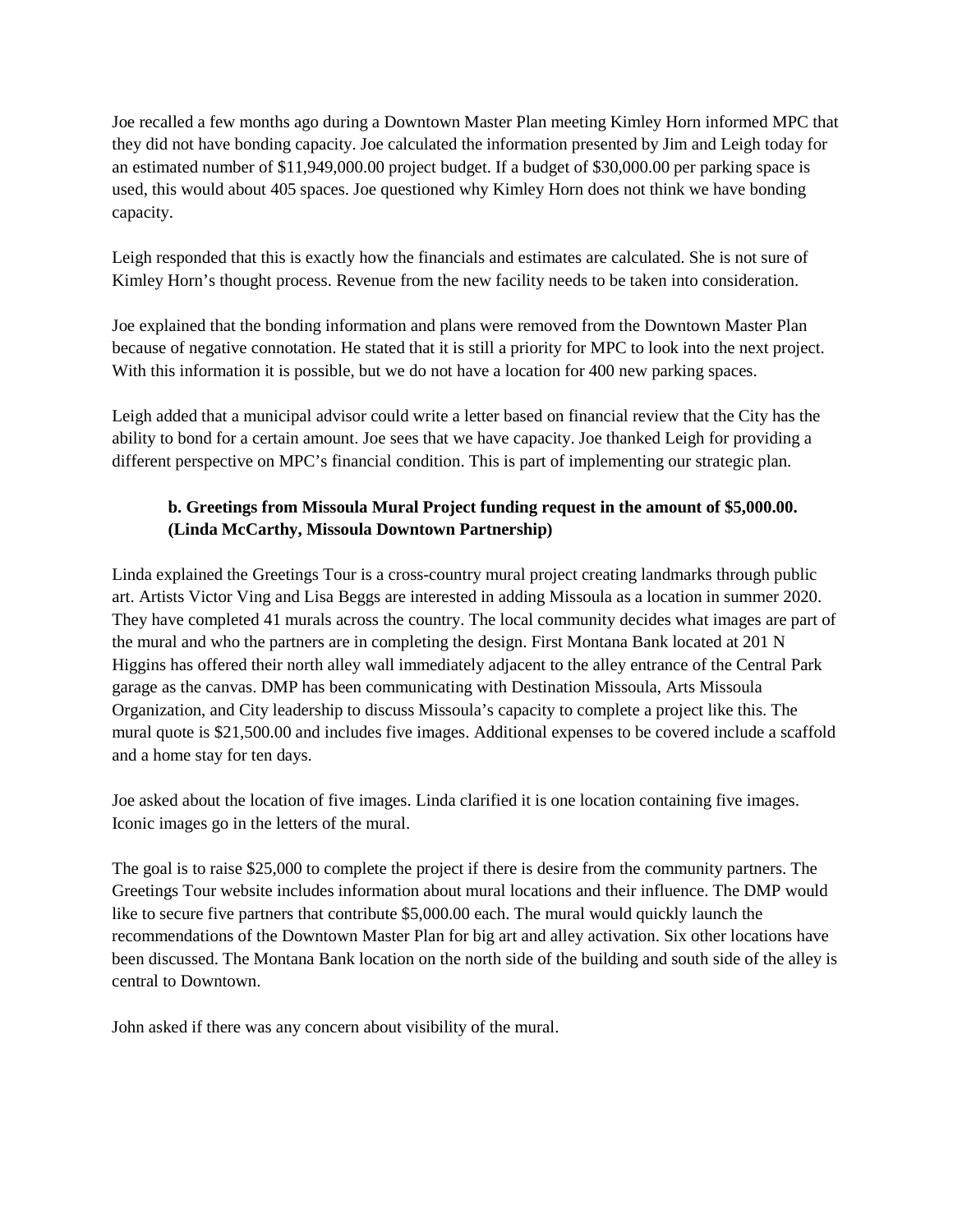Linda answered that she has not received any feedback about visibility. There are not many street facing building sides to put a mural like this. Tiffany added that the website discusses the ability to capture the mural within the frame of a selfie photo.

Linda asked how MPC feels about participating in this project. If funding is secured the project would take place in June or July of 2020 for about ten days.

Pat Corrick asked if there is historical information about murals in other cities in relation to maintenance costs. Linda answered yes, Victor has information. Ownership and maintenance would likely fall with the property owner or the contracting agency. The artists provides them with the color palettes for touch ups. Victor said that it is easier to maintain the mural if it is not covered with anti-graffiti coating. There has been little issue with tagging of the murals in other cities

Jim added that we currently have an example of a large mural on Broadway. A lot of money was spent to make it graffiti proof.

### Linda asked for questions.

John likes the idea, but stated that his biggest concern is about visibility. John explained he struggles with how to reconcile a project like this with our mission as a parking commission. This would be a discussion for the Board.

Linda added that if we complete this project Missoula will be a part of the "Greetings Tour" and people will look for it. This would be a jump start into alley activation. If the mural does not happen in Missoula, it will be done in another Montana community. Linda guessed that it would be Bozeman.

John asked for any further questions for Linda. No questions were heard.

### **8. Action Items**

### **a. Adoption of the Downtown Master Plan**

Joe moved that the Parking Commission adopt Missoula's 2019 Downtown Master Plan. Joe would like to speak to the motion. Pat seconded the motion.

Joe congratulated Linda on the process of the Downtown Master Plan. When Joe supported the motion to financially support the plan MPC had several goals. He feels that MPC's goals were primarily met. These goals included informing the strategic plan for the next project, examining existing parking utilization, and examining and result of expanding commission boundaries. The plan does not fully reach all of our goals to implement our strategic plan, but it provides steps to initiate.

Linda stated that by adopting the plan MPC is committing to active implementation of the plan. Linda thinks the plan was very concentrated on parking.

Joe agreed that the plan is informative to implement a goal.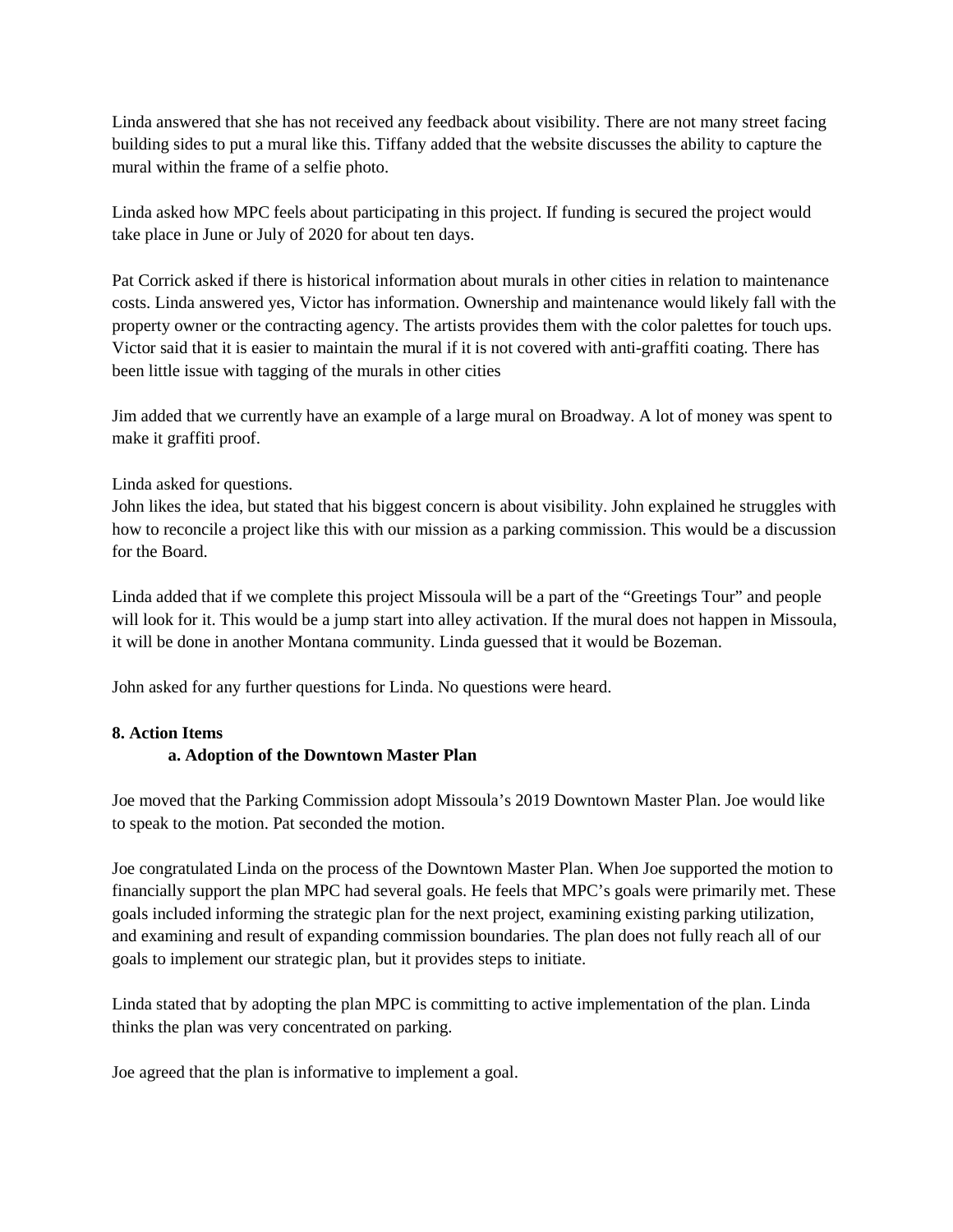Linda noted that there is now council approval and 50% of stakeholders agree that parking enforcement is needed on the Hip Strip.

The motion to adopt the Downtown Master Plan was unanimously approved.

John noted that Matt Ellis was in favor of adopting the plan.

### **b. Greetings from Missoula Mural Project funding request**

John asked for discussion on the Greetings from Missoula Mural Project funding request.

Pat generally supports the mural project, but would like to learn and think more about it. He would like to see other locations that were considered. Linda responded that the other locations have been eliminated. Pat feels that the proposed alley location does not seem accessible and does not jump out. Pat asked if it is possible to remove and replace the murals from the building on the southwest corner of Broadway. Linda answered no because the Public Art Committee has a contract with the property owner for the murals to remain there in perpetuity. Pat asked if there could be negotiation to move the murals to a different location. Linda responded that the murals can be moved, but she does not feel that this is an option.

John asked the Board if they would like to continue the discussion next meeting. Joe and Pat agreed.

Linda reminded the Board that the more marketing done to bring people Downtown, the more money the Parking Commission makes.

### **9. Interim Director's Report**

John asked the Board for questions of Tiffany's October report. No questions were heard.

Tiffany informed the Board that Food for Fines would take place in the month of November.

Tiffany sent out a survey regarding board meeting scheduling time preference. She has not received any responses on different days to meet. Joe prefers Thursdays at noon. Pat prefers Friday or Monday. Joe noted that generally if Tiffany does not see action items coming up that meetings could be consolidated.

Tiffany stated that Tom Benson with Arts Missoula is scheduled to present a request of \$1,500.00 for the First Night shuttle. This amount is budgeted for and does not necessarily need a vote. Joe responded the ridership directly influences his support for the shuttle. In Joe's opinion it does not require an action item, but he would like the review ridership and the context of the request. Tiffany clarified the amount is approved in the budget. If Joe and Pat are provided with the numbers for comparisons and analysis they prefer not to meet.

### **10. Non-action Items**

### **a. New Business**

i. 2016 MPC Strategic Plan review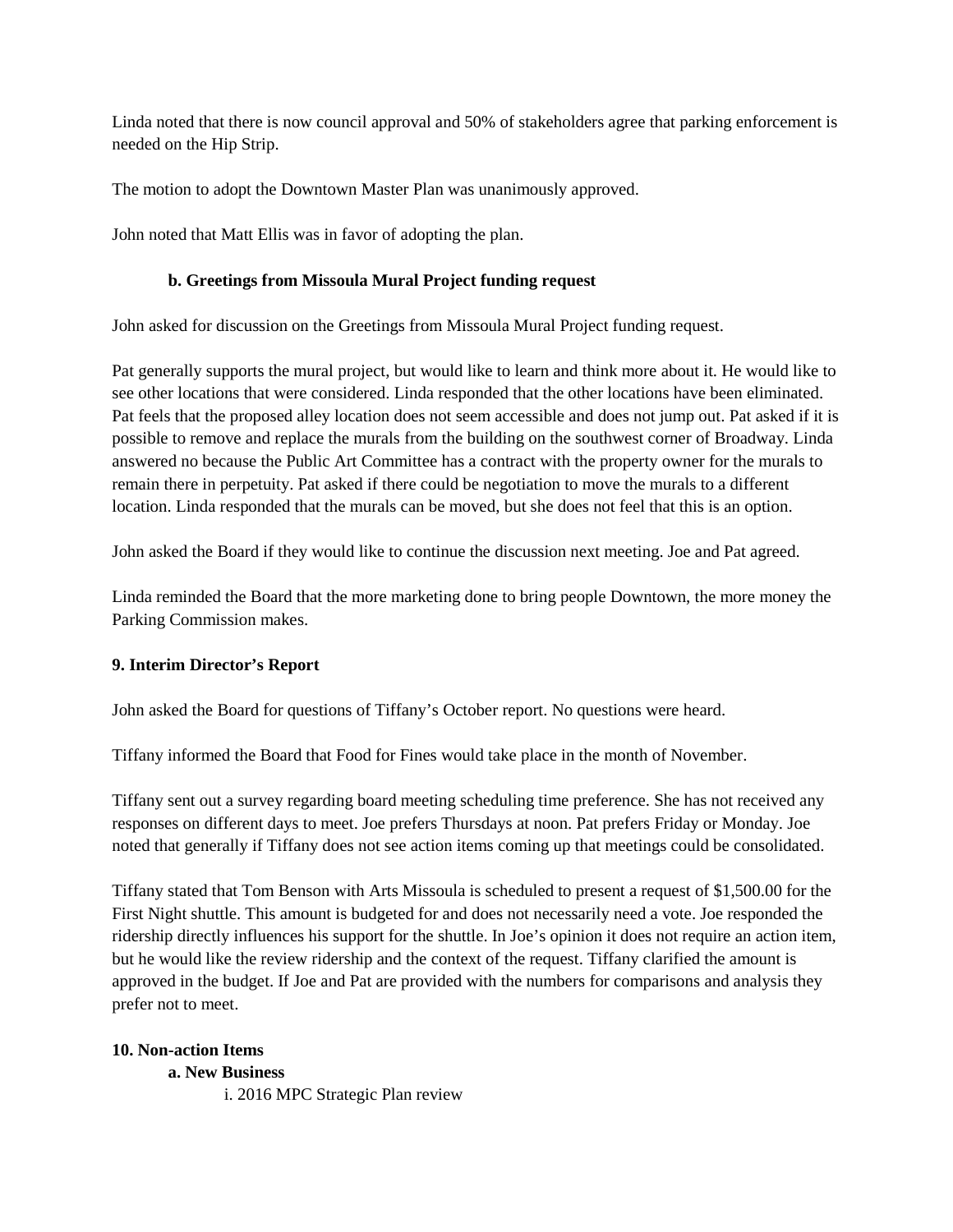Joe thought that Tiffany's updates on the strategic plan were very good. He would like Tiffany to develop the next step of the 2018 update into policy or action. Joe would like to see motions or actions for the board for short-term and long-term goals to start implementation.

Tiffany stated that MPC is in a good position to start with an updated strategic plan to ensure all of our goals are aligned.

ii. 2019/2020 strategic planning session discussion (Tiffany Brander with Jessica Miller, University of Montana Master of Public Administration student/City of Missoula Citizen Services Manager)

Jessica Miller presented to the Board a project she is completing for a strategic planning course. The goal of the project is to diagnose major challenges MPC is facing today. The project will create guidelines and action items to ease challenges. Jessica would like to see if anyone is interested in doing interviews in order to collect more information about MPC's challenges.

Jessica asked the Board what the most pressing challenges MPC faces are today.

Joe answered prudent use of public resources. Joe stated that MPC is due to construct the next garage. He has been pressing this in the strategic plan for action to start the process. In Joe's opinion, action has not been taken because there has been focus on completing the Downtown Master Plan and multiple changes of the MPC director. It would be difficult to start a large project with leadership insecurity. The second challenge is expansion of revenue and services to the City of Missoula. The problem may be implementation, bonding capacity, leadership, access to resources, or support from City Council and the Mayor's office.

John agrees with Joe. He believes the most pressing challenge is transitional leadership.

Joe added that when the strategic plan was updated in October 2016 the LUKE meters had just been installed. In his opinion, the meters were poorly implemented, enforced, and communicated. Part of the strategic plan was to improve technology and communication to the community about what the kiosks were accomplishing. Communication and technology has improved, but there is still work to be done.

Pat agreed that leadership issues are important to address, but not necessarily a challenge.

The Board is willing to meet with Jessica at a later time to discuss further.

Jessica asked the Board what they think the greatest assets of MPC are today.

Joe answered that the Board Chair has deep institution knowledge of MPC. MPC has recognition by the Downtown Association, per City Council to the Mayor's Office, that parking continues to be needed and expanded. MPC in the past has been known to take risks and improve services.